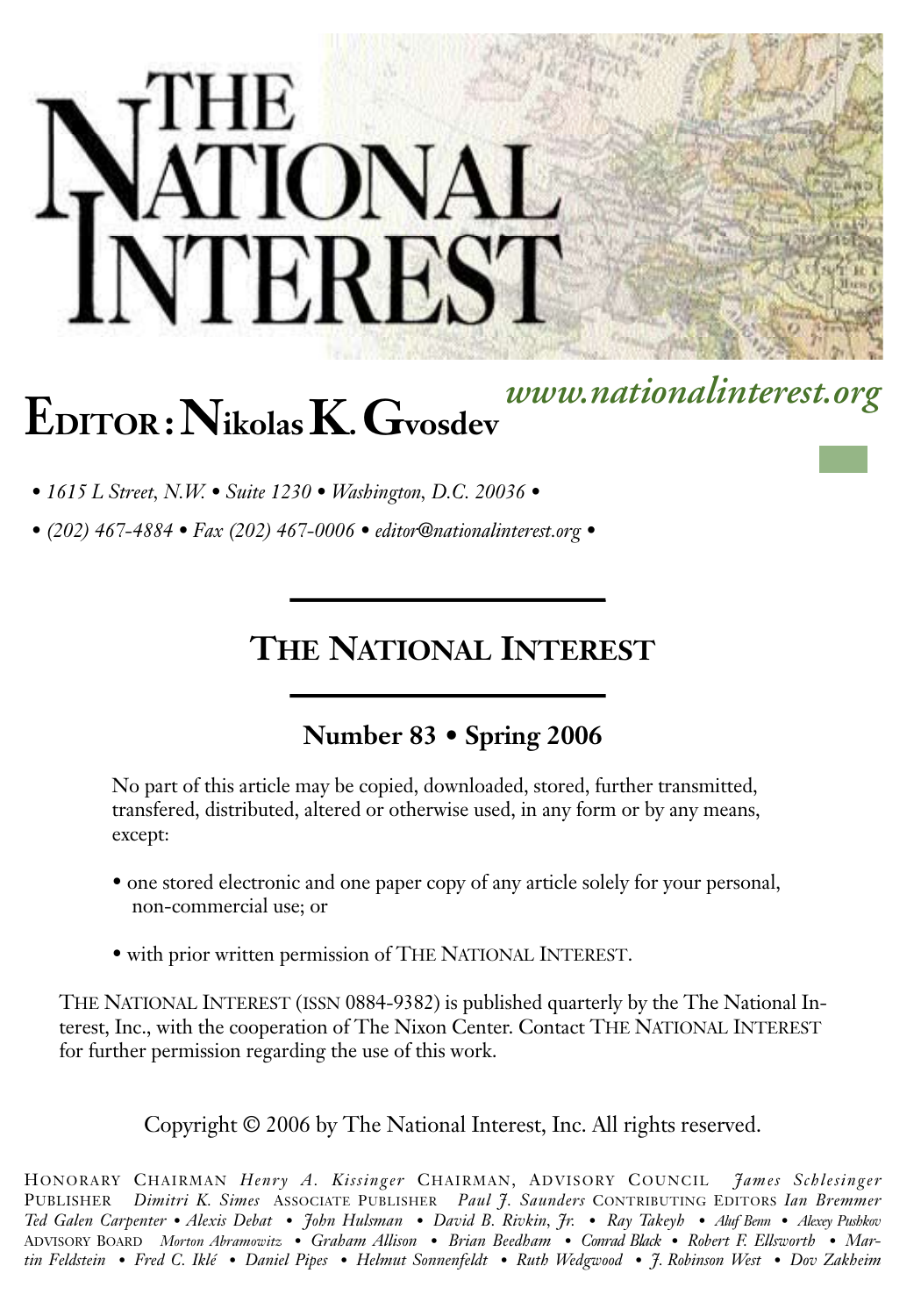# Contemplating the Ifs

# \_W. Patrick Lang & Larry C. Johnson\_

THE WAR drums are re-<br>
verberating while warnings<br>
about an Iranian nuclear<br>
at are becoming more frequent and verberating while warnings threat are becoming more frequent and dire. The 2005 National Intelligence Estimate (NIE) concludes that Iran, if left to its own devices, is about a decade away from manufacturing the key ingredient for a nuclear weapon. In making a judgment about the soundness of that estimate, it would be prudent to recall the October 2002 NIE on Iraq's WMD capability. That estimate proved to be altogether wrong in alleging the existence of such programs in Iraq. Should we wager that the estimate on Iran is more accurate?

In contrast to the claims made in the run-up to the war in Iraq, the Bush Administration will prove to be fully justified by the facts in the case of Iran. Iran continues to provide direct operational support both to Al-Qaeda and a congeries of other Islamic terrorist groups. Moreover, the regime has carried out mass-casualty terrorist attacks against the

W. Patrick Lang is president of Global Resources Group, Inc., a consulting firm, and former head of Middle East Intelligence at the Defense Intelligence Agency. Larry C. Johnson is managing director of BERG Associates, an international consulting firm specializing in money laundering investigations and counterterrorism. He served in the Central Intelligence Agency and the State Department.

United States. Iran played a direct role in the 1996 attack on the U.S. military base in Dharan, Saudi Arabia, and, regardless of how accurate the NIE is, Iran is seriously pursuing the development of the only real weapon of mass destruction: a nuclear bomb. The extensive reporting in the *New York Times* on the contents of a laptop computer obtained in Iran by U.S. intelligence bears directly on the subject. The computer is reputed to have contained a mass of details pointing to Iranian intentions to produce a miniaturized weapon that could be mated with a guided missile. U.S. intelligence officials believe, according to their own sources, that the ongoing Iranian ballistic missile program has now produced a vehicle that has a 2,000-kilometer range and is geared towards developing a ballistic missile with a 6,000-kilometer range. There is a very real and gathering threat from Iran—but the United States needs a viable policy, not sloganeering or wishful thinking, for dealing with Tehran.

The Bush Administration has warned Iran that it will suffer dire consequences if it fails to cease and desist from its nefarious nuclear activities. But Iran's leaders apparently see our warnings as mostly bark rather than bite—and they are probably correct in doing so. An all-out conventional military assault seems implausible to most people, unless all other measures fail. This is why the media, the blogosphere and the think-tank com-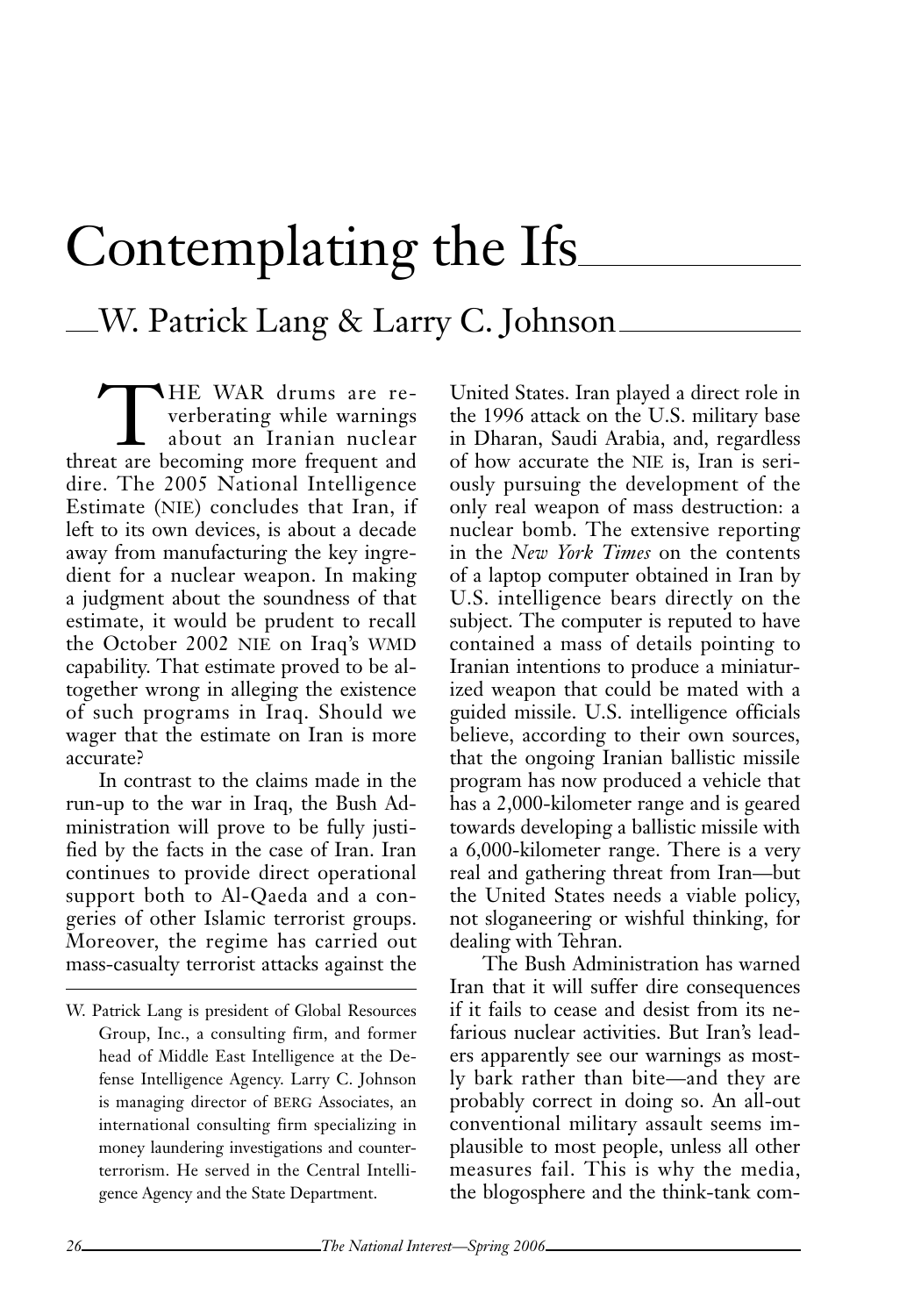munity are rife with rumors about plans to deal with Iran's nuclear program by using commandos or surgically targeted air strikes.

Friends in the intelligence community tell us that civilian officials at the Department of Defense have been pushing aggressively for almost two years to "do something violent" in Iran. But before we embark on another military operation, we must reckon the costs; we must ensure that we are willing to pay those costs; and we should ensure that neoconservative enthusiasts would not be tempted to say—if venturing into Iran becomes a misadventure—that it was impossible to foresee negative consequences. There are a lot of bad things that could happen if we launch a pre-emptive war with Iran. Before we act, we must thoroughly consider what our viable military options are.

A conventional military invasion is out of the question. The war in Iraq has fully committed and stretched our ground military capability. Even the announced "drawdown" from Iraq would still leave us short of the numbers we would need. We do not have the resources, in terms of troops or airlift, to go it alone in Iran. Iran is almost twice the size of Iraq and slightly larger than Alaska. Iranians number over 68 million. A ground invasion would require at least a half-million troops. The number of troops needed for such an operation would dwarf the numbers that we have seen employed in Afghanistan and Iraq. In order to meet the ever-hungry appetite of our commitments in Afghanistan and Iraq, we are already rotating active Army and Marine Corps troops from far distant continents. Brigade Combat Teams of the divisions in Europe and Korea have already served rotational tours of combat duty. The ability of the National Guard and Marine Reserve to sustain deployments is rapidly being exhausted both institutionally and politically.

Realistically, a conventional invasion would require a large ground force requiring many new brigade-sized units. The administration could try to use leadership cadres from existing forces to command new private soldiers, but obtaining that mass of soldiers would require bringing back the draft. In our opinion, that requirement effectively cancels out the possibility of a ground invasion of Iran. Unless John Bolton, the U.S. ambassador to the United Nations, persuades his Russian and Chinese colleagues at the un to call for a blue-helmeted invasion or NATO decides to take part, count out the option of a ground operation. Public opinion in Europe, which fails to account for the gathering Iranian threat, would almost certainly preclude military action by NATO.

## *Commandos and Air Raids*

WHAT ABOUT the much-<br>tack option? Such an ap-<br>ech might entail simultaneous Army discussed commando-attack option? Such an approach might entail simultaneous Army Ranger, Special Forces and airborne troop raids on Iran's nuclear facilities. In addition, Marine units that could be helicoptered in from ships in the Persian Gulf could presumably attack targets close to sea. This would involve perhaps a thousand men and many aircraft.

With such an attack, we should not indulge visions of anything like *The Guns of Navarone* or *Where Eagles Dare*. Iran's nuclear program involves a large complex of facilities scattered over an immense area, deep within a country that would not welcome our men. A commando option might sound good at first glance, ignoring the fact that Iran is a large, hostile country. The recent elections demonstrate convincingly that there are literally millions of people in Iran just waiting for an opportunity to help the "authorities" hunt down a commando force. There is no equivalent of the French Maquis waiting to act as guides and provide shelter.

Moreover, the United States does not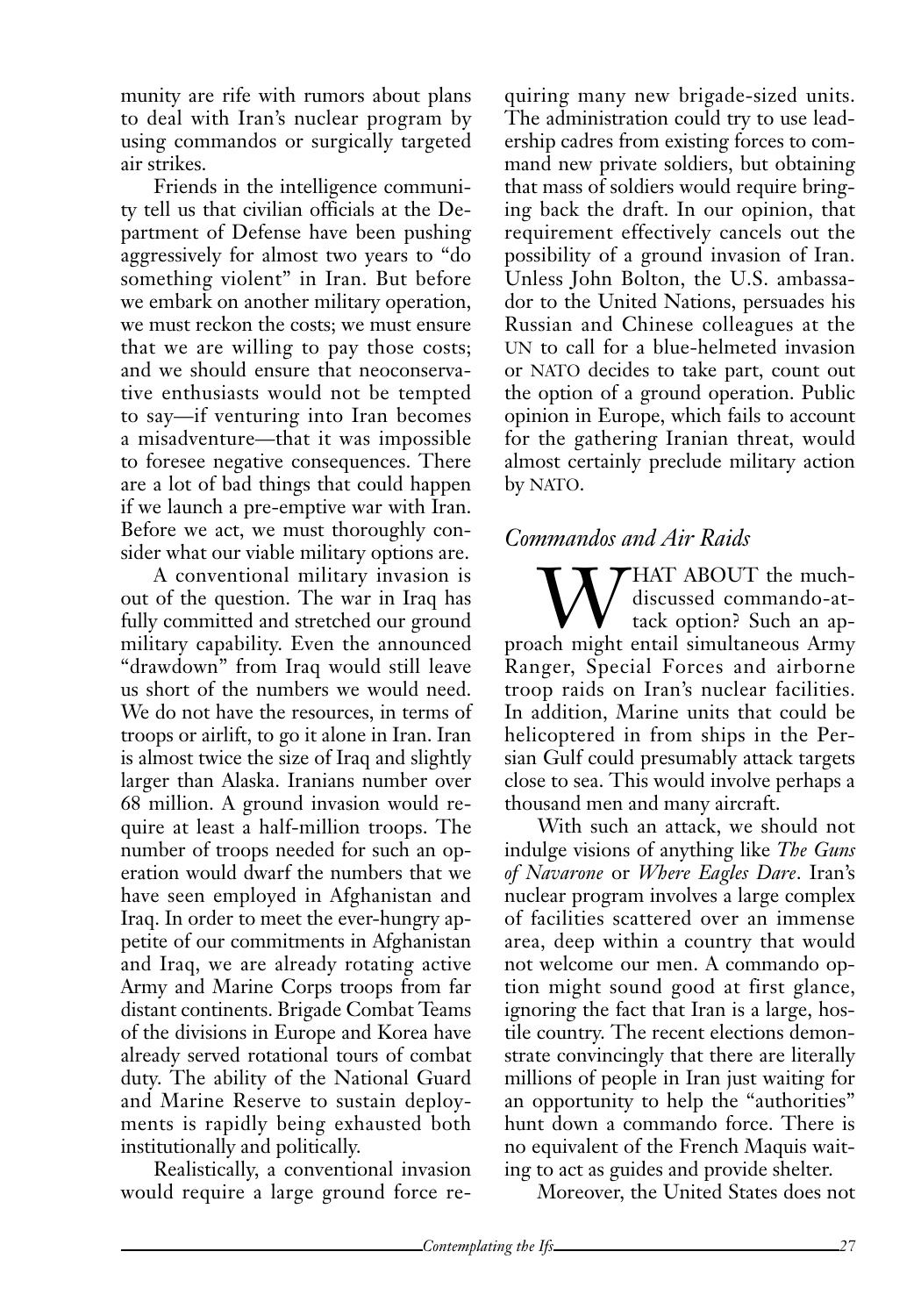possess the assets needed to conduct a true attack by infiltration on these targets, since we have nothing like the needed number of Special Forces soldiers or cia operatives with the language, regional or cultural training needed to successfully operate behind Iranian lines. We haven't exactly been producing large numbers of commandos with a perfect command of Farsi, and this type of mission is too risky and complicated to be entrusted to hastily recruited bands of Iranian exiles.

Complicating matters is the fact that Iran's many nuclear facilities spread around the country are hardened and defended against attack. Commando and light forces could, conceivably, at least partially destroy those targets, but there is also the looming possibility that the raids would fail to significantly impair Iran's nuclear capability and that we would encounter difficulties in extracting our forces. This is not a suitable target set for special-operations forces. Iran might gain leverage by seizing U.S. troops; moreover, the probability of large numbers of casualties make this an unsuitable mission for Special Forces, Rangers or airborne troops.

A worthwhile air campaign would require a massive Air Force and Navy effort, involving about a thousand aircraft and cruise-missile strike sorties (one trip by one aircraft for the use of one missile), launched from platforms redeployed all over the planet. Air strikes come with the risk of downed pilots. Although combat search and rescue units would be deployed, their ability to operate may be constrained by Iran's defenses. Iran still has an air force and has had more than 15 years to study U.S. air-warfare tactics from its ringside seat on the border of Iraq.

More positively, America's technically oriented intelligence agencies are well suited to draw on existing data to target Iran's nuclear facilities. The United States could attack facilities with nuclear

weapons at a fraction of the effort and cost of conventional raids, but the rational among us know that option will not be exercised. In attacking the Iranian nuclear program, we would be seeking to prevent the destabilizing use of nuclear weapons. The last thing we would want to do is use them ourselves and contribute to the destabilization.

#### *The Israeli Mirage*

ACED WITH these questions,<br>some are advocating an Israeli<br>solution to the Iranian threat—<br>is to stand aside and let Israel launch some are advocating an Israeli solution to the Iranian threat that is, to stand aside and let Israel launch air action or commando strikes. Those proposals are hardly viable. The 1981 Israeli air attack against Iraqi nuclear facilities in Osirak involved a target much closer to Israel, one set of above-ground and essentially unguarded buildings, and half a dozen aircraft. The 1976 Israeli commando raid at Entebbe, Uganda, involved one aircraft-load of troops in a very primitive setting. The differences in scale and distance between those operations and what would have to be done in Iran are impressive.

Analysts that propose the Israeli option seem to be envisioning imaginary assets. An Israeli operation might achieve little more than angering the Iranians. Their air force lacks the strength, range, tanker capability and targeting capability to conduct such massive and distant operations. The Iranian nuclear target set would require numerous waves of restrike missions after bomb damage assessments were made.

In addition, the Israelis would have to fly over Jordan, Iraq, the Gulf states and Saudi Arabia. All of these countries would object loudly, and they are all allies of the United States. Would the Shi'arun government of Iraq assent to Israeli overflight for such a mission or allow Israel to use Iraqi air bases? Ignoring the Iraqi government is not an option.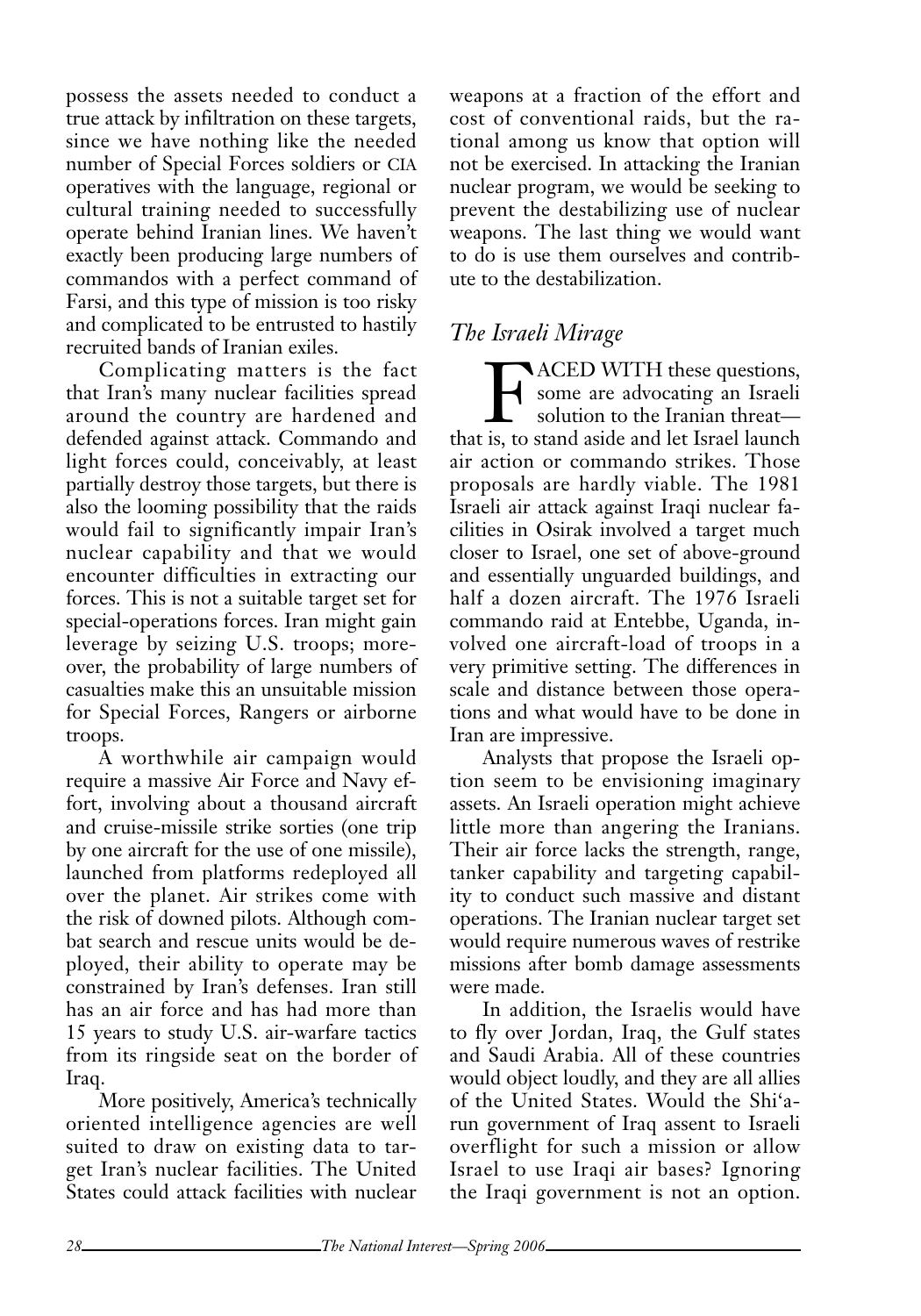After all, the current Iraqi government is the sovereign authority. We made it that way. The government becomes more entrenched in power by the day, thanks in large measure both to strenuous U.S. efforts and Iran's maneuvering.

### *Iran's Recourse*

IN THIS atmosphere of building<br>tension, Iran is not going to sit<br>idly by and wait for America to<br>their Tehran has nearly achieved the N THIS atmosphere of building tension, Iran is not going to sit crush it. Tehran has nearly achieved the installation of a friendly government on its western border. While U.S. bases in Iraq could potentially be used to infiltrate Iran with spies and commandos and, more importantly, to support and launch air strikes, those bases are vulnerable politically, not to mention logistically. The supply lines of food, water, fuel and bullets to U.S. bases run from Kuwait to the north and through the Iraqi Shi'a heartland. Iranian intelligence agencies have given Iraqi Shi'a massive support since the U.S. invasion. The Shi'a are well organized and control the country through which U.S. supplies are moved. Islamic militants loyal to the likes of Ali al-Sistani and Moqtada al-Sadr could easily cut vital supply lines.

Iran can also play the oil card. If Iran were attacked, Iran could halt its oil exports and thereby immediately impact the global price. It would be unwise to hope that Iran, as part of its national security plan, is not willing to shut down Persian Gulf oil exports. Iran is well equipped to shower Persian Gulf states and oil fields with missiles, or to shut down exports with a variety of other military, terrorist or political methods. At a minimum, a U.S. military air campaign, even if successful in wrecking the Iranian nuclear program, would severely disrupt oil markets for at least six months. Such a disruption would hurt the world economy, not just that of the United States. In addition, there are countries sympathetic

to Iran, such as Venezuela, that have indicated they are more than willing to cut off their oil supply to the United States. The United States could find itself facing a 20–30 percent shortfall in oil imports (and that estimate assumes that the Saudi fields are untouched and that oil imports continue to flow unimpeded).

Finally, Iran can play the global terror card. Unlike Al-Qaeda, groups tied directly to Iran continue to have robust capabilities and could cause a lot of trouble over the short term. Hizballah in particular has a significant presence in South America. U.S. commercial and transportation assets there would certainly be targeted, further inflicting damage to the U.S. economy.

The latter point raises an even more intriguing question—what would the Chinese do? They hold a substantial amount of U.S. debt. What happens if they decide to find some other currency to hold instead of the dollar? This could add an entirely new and dangerous dimension to an attack on Iran. Put simply, the United States spends too much and saves too little, and Asia saves too much and spends too little. The Chinese would view a disruption in the flow of oil out of the Persian Gulf as a damaging blow to the U.S. economy. Although the dollar traditionally has been the currency people seek during a crisis, the growing imbalance with China creates new dynamics that could convince the Chinese that holding dollars no longer made economic sense. Under such a scenario, dumping dollars on the international market would trigger an inflationary spiral in the United States.

The scenario of an inflationary spike triggered by China's dumping of dollars may strike some as fanciful. The point for U.S. planners and policymakers, though, is to recognize that war brings unintended consequences that go well beyond the tactical realities on the ground where the fighting occurs. At a minimum, we